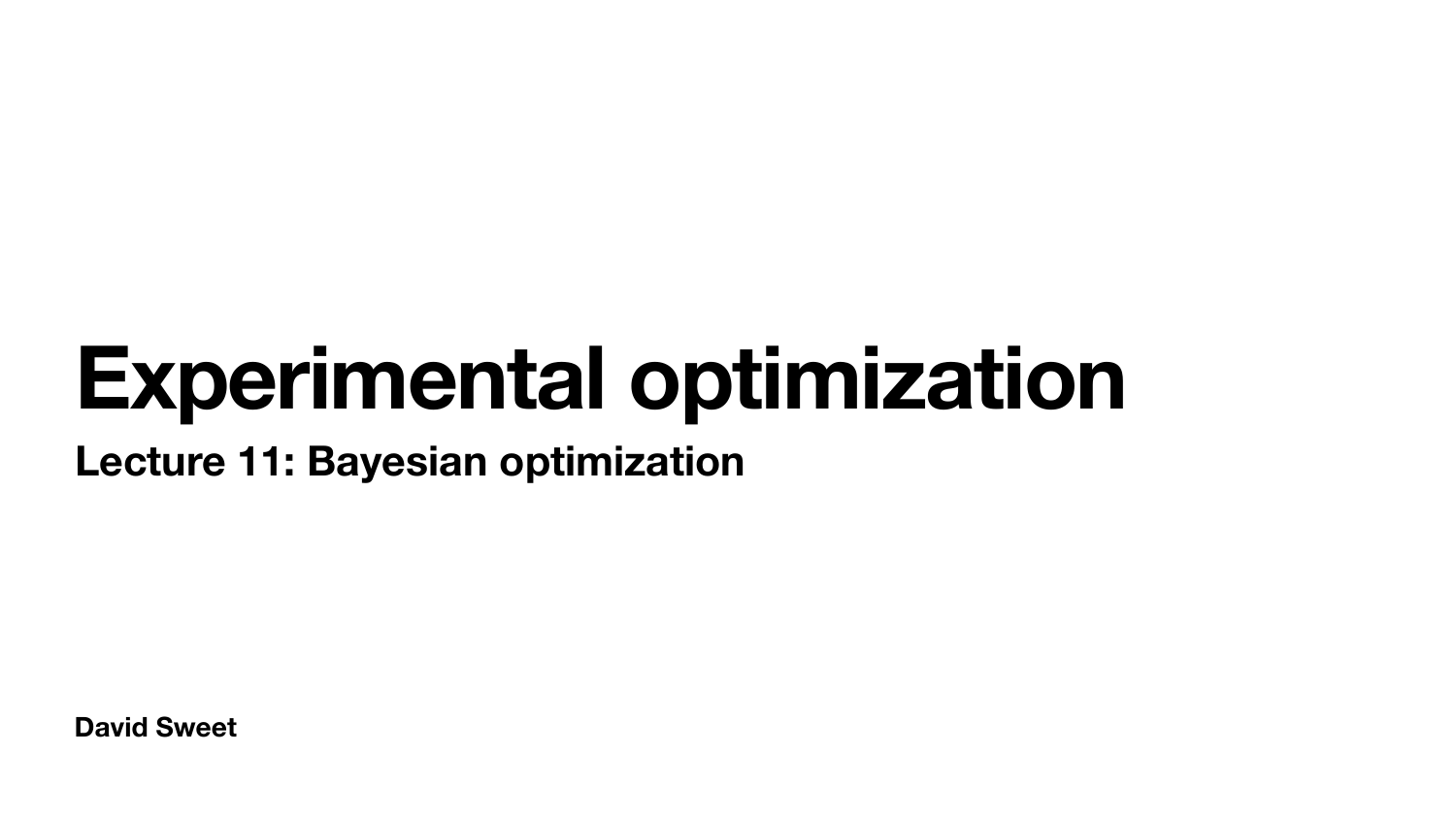### **Review A/B testing**

- Take a measurement
- Randomize: reduce bias
- Replicate: reduce SE
- Result: aggregate measurements w/low SE, easy to compare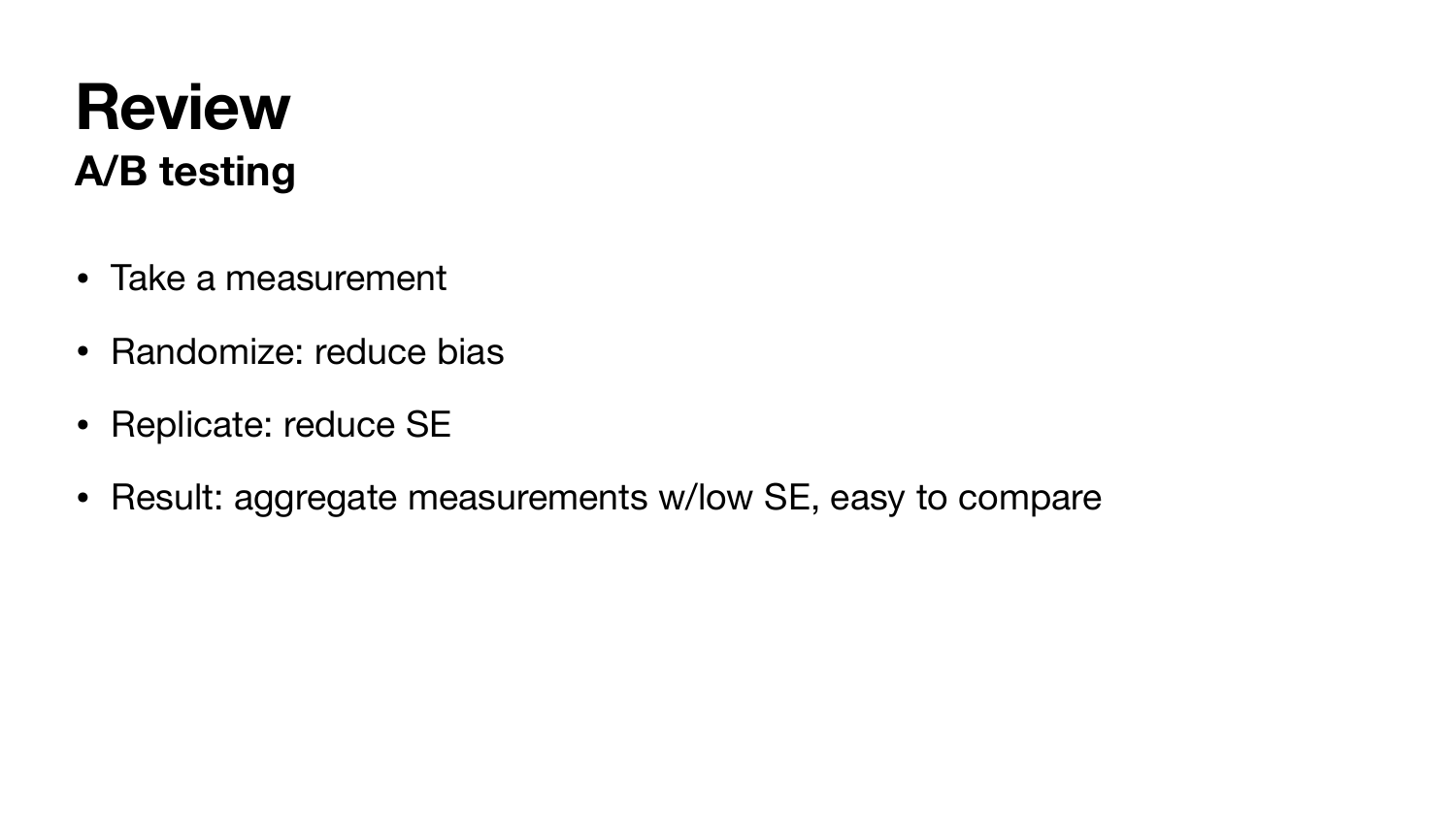#### **Review Multi-armed bandit (MAB)**

- Balance **exploration with exploitation**
- Optimize business metric during experiment
	- Instead of limiting false position/negatives rates
- Reduces experimentation cost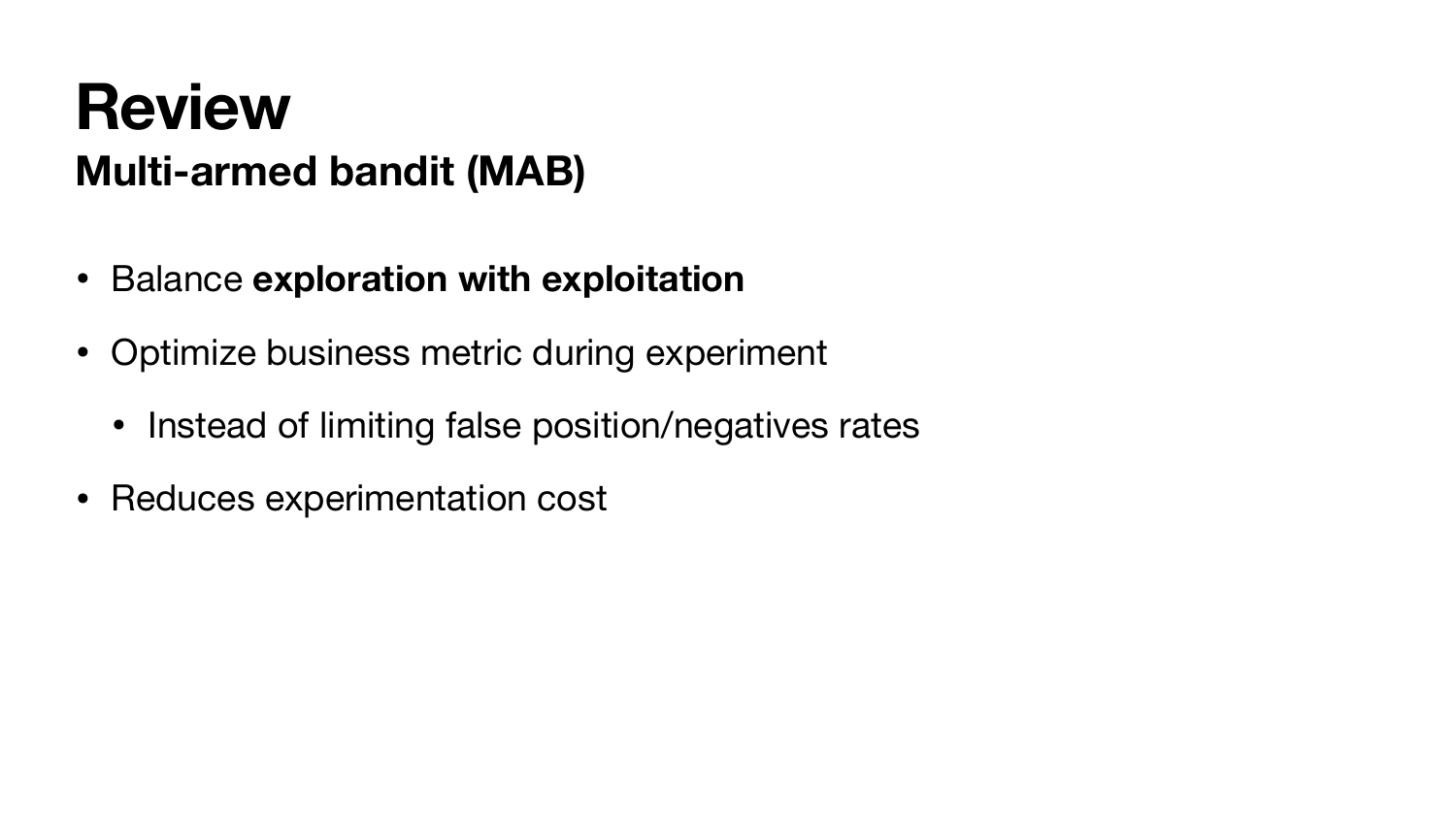## **Review Response surface methodology (RSM)**

- Model response surface with **surrogate function**
- Optimize over surrogate function (fast) instead of experiment (slow)
- Reduces experimentation cost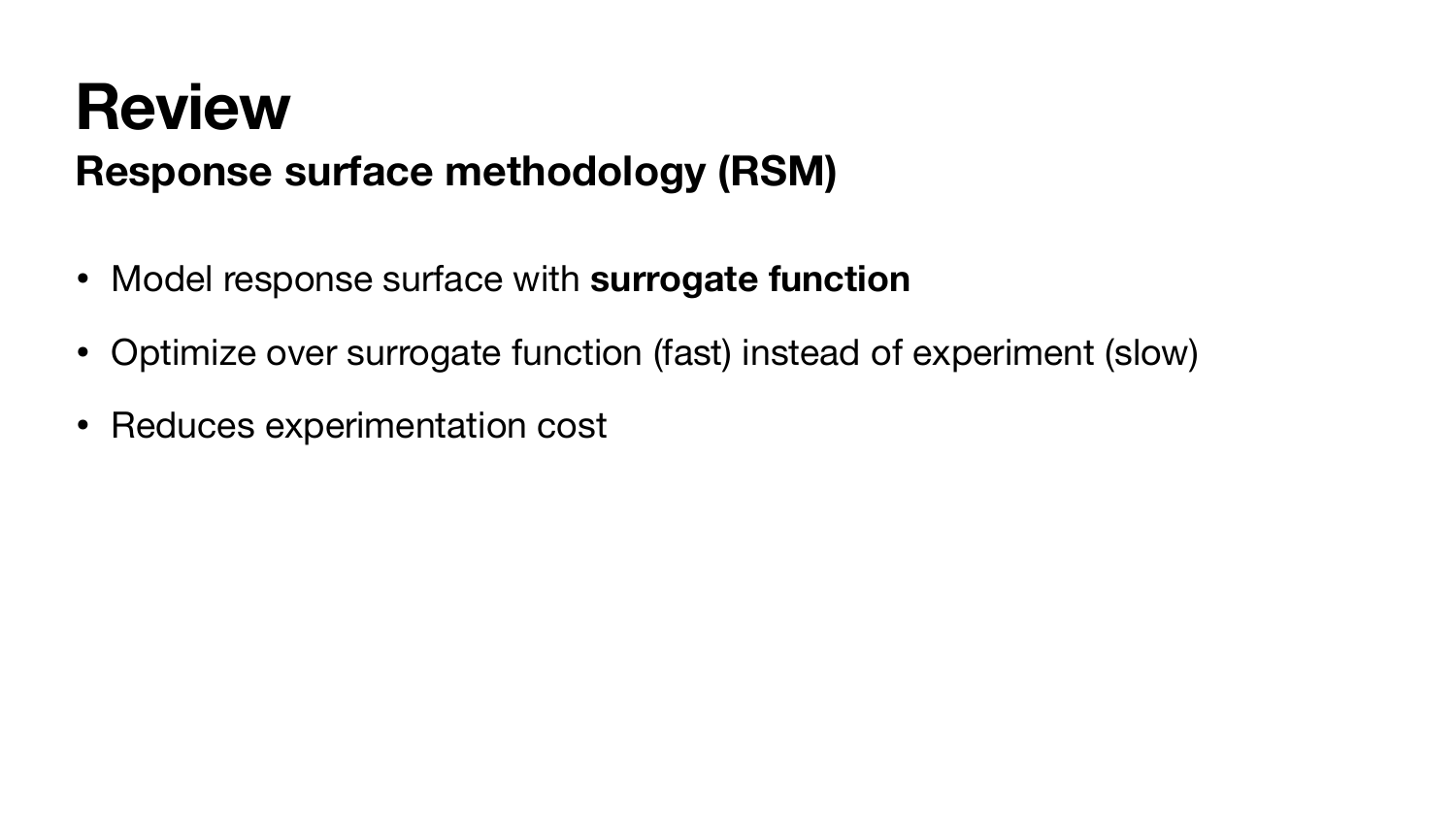### **Bayesian optimization RSM+MAB**

- Combines surrogate function with exploration/exploitation
- Also uses modern modeling and optimization methods to
	- Make the whole process automatic
	- Scale to more parameters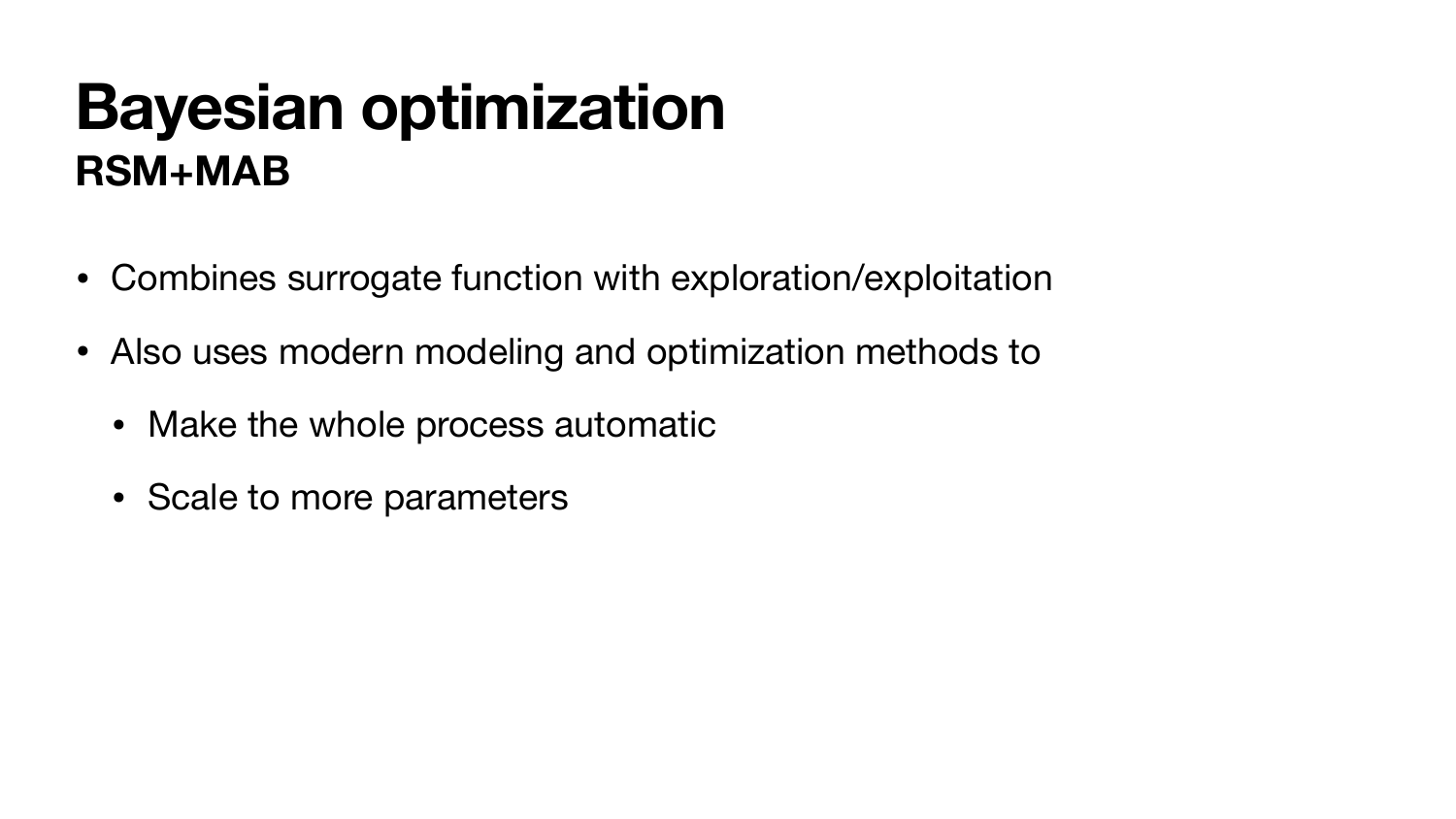- Steps similar to RSM:
	- 1. Build surrogate model
	- 2. Optimize over surrogate model
	- 3. Take measurement at optimum



### **Procedure Bayesian optimization**

#### Repeat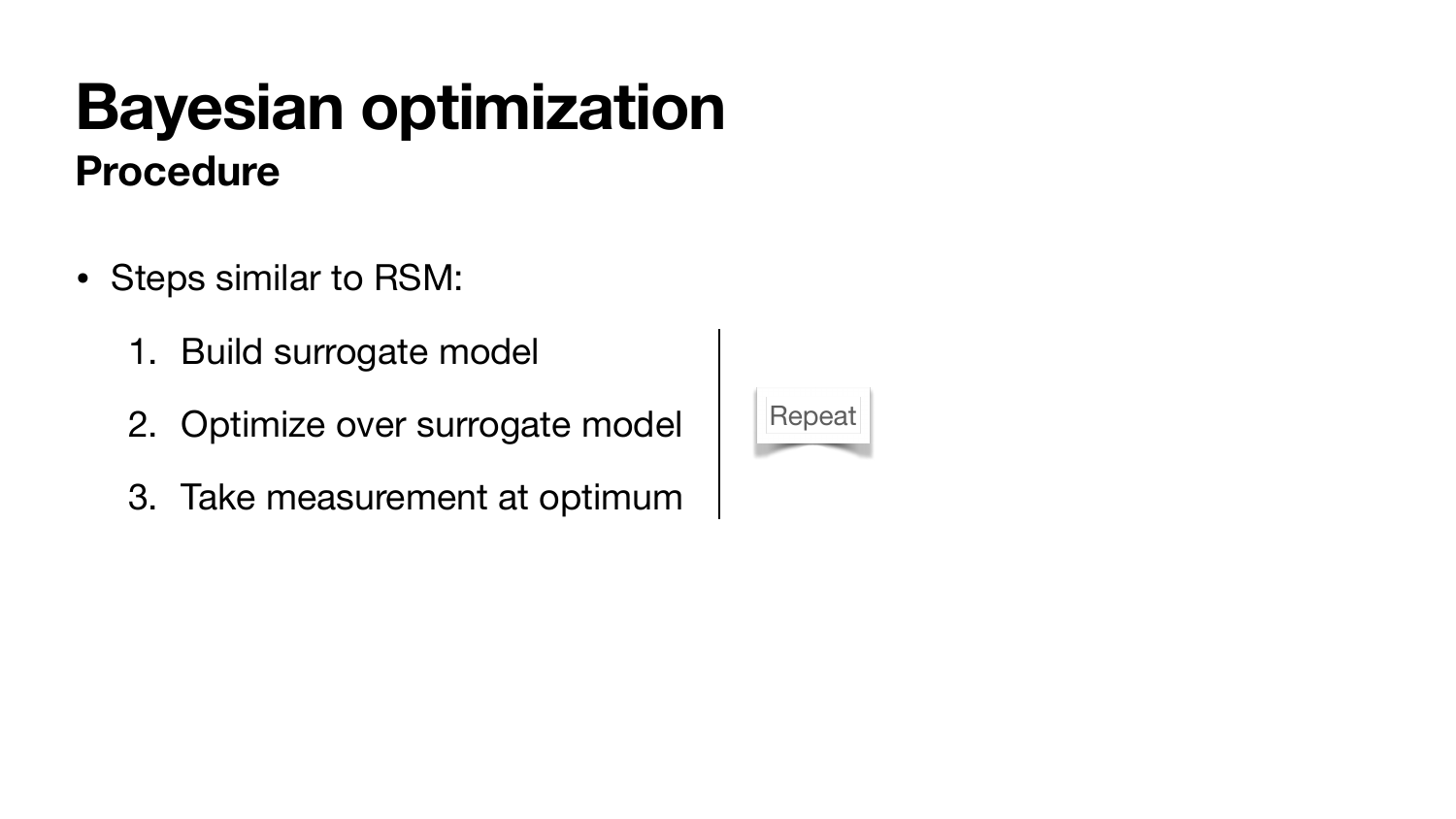## **Surrogate model Gaussian process regression (GPR)**

- No need to specify model
	- RSM used linear regression, where engineer decides regressors
- GPR is a non-parametric model
	- Estimates are weighted averages of all measurements
	- No fitting, no betas (as in linear regression, *parametric* model)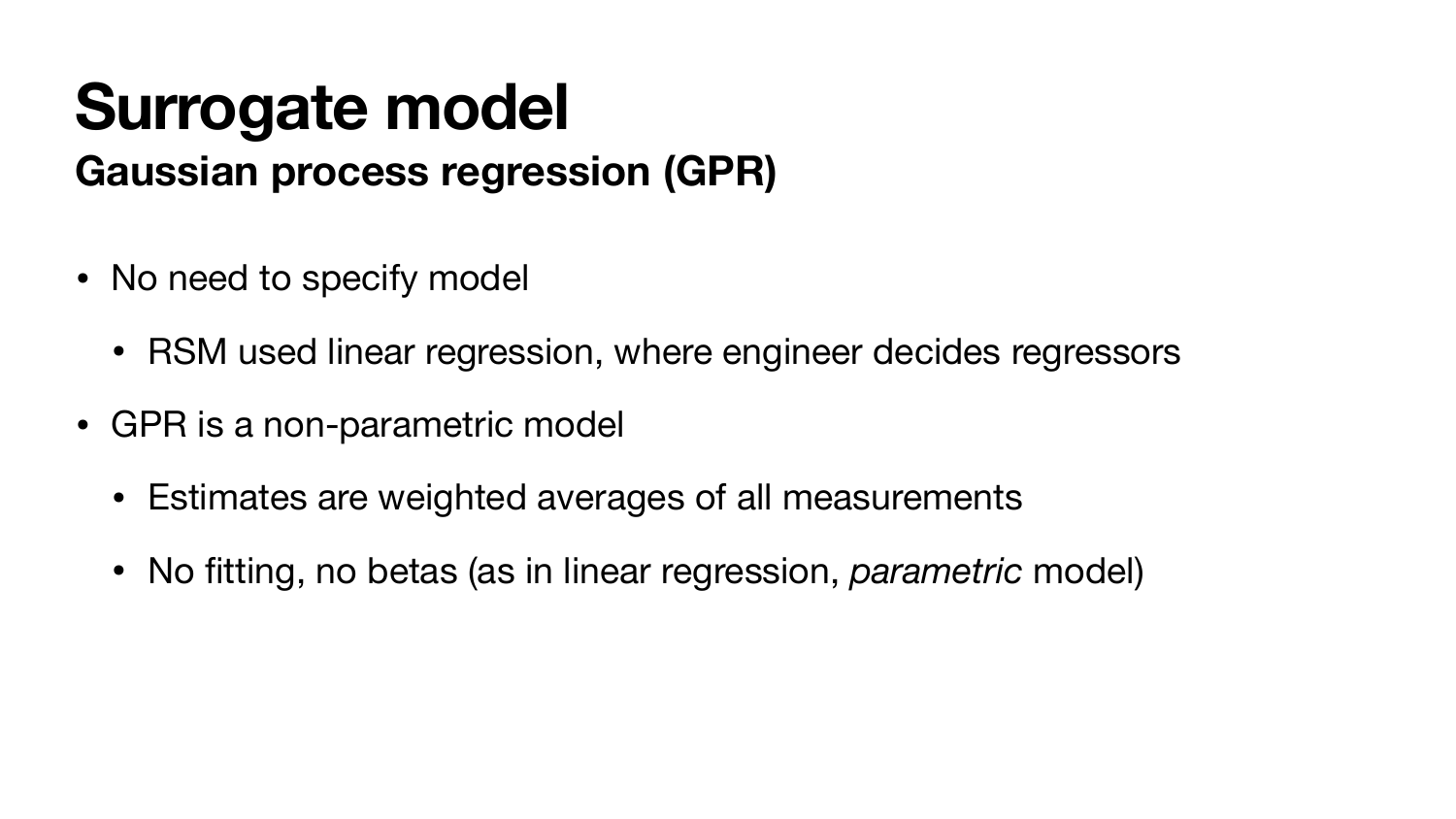## **Surrogate model Gaussian process regression (GPR)**

- Also estimates uncertainty in its own estimates
	- Due to having few aggregate measurements
	- Not the same as standard error of a single agg. meas.
	- Larger uncertainty when farther from measurement

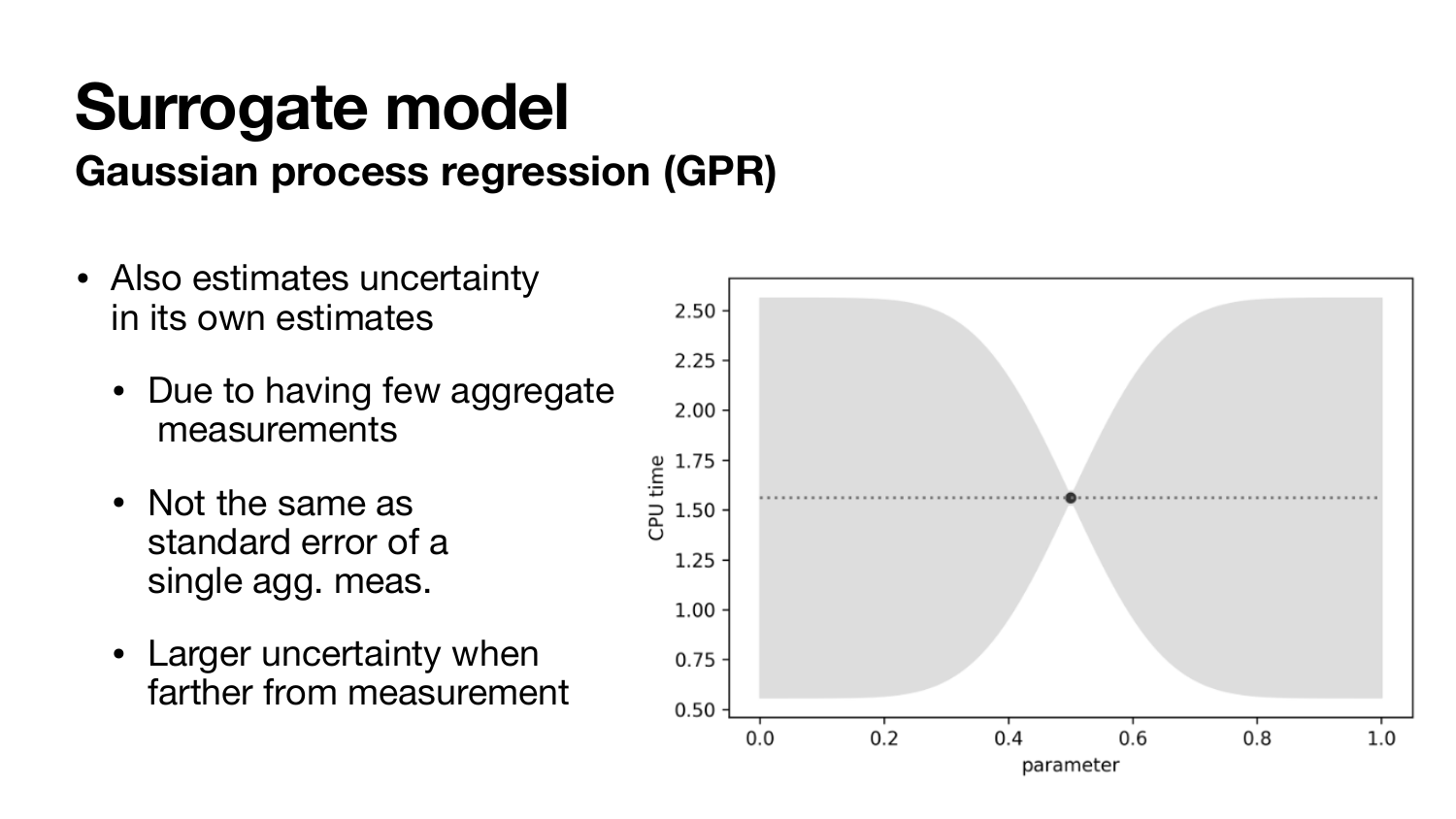### **Surrogate model Gaussian process regression (GPR)**

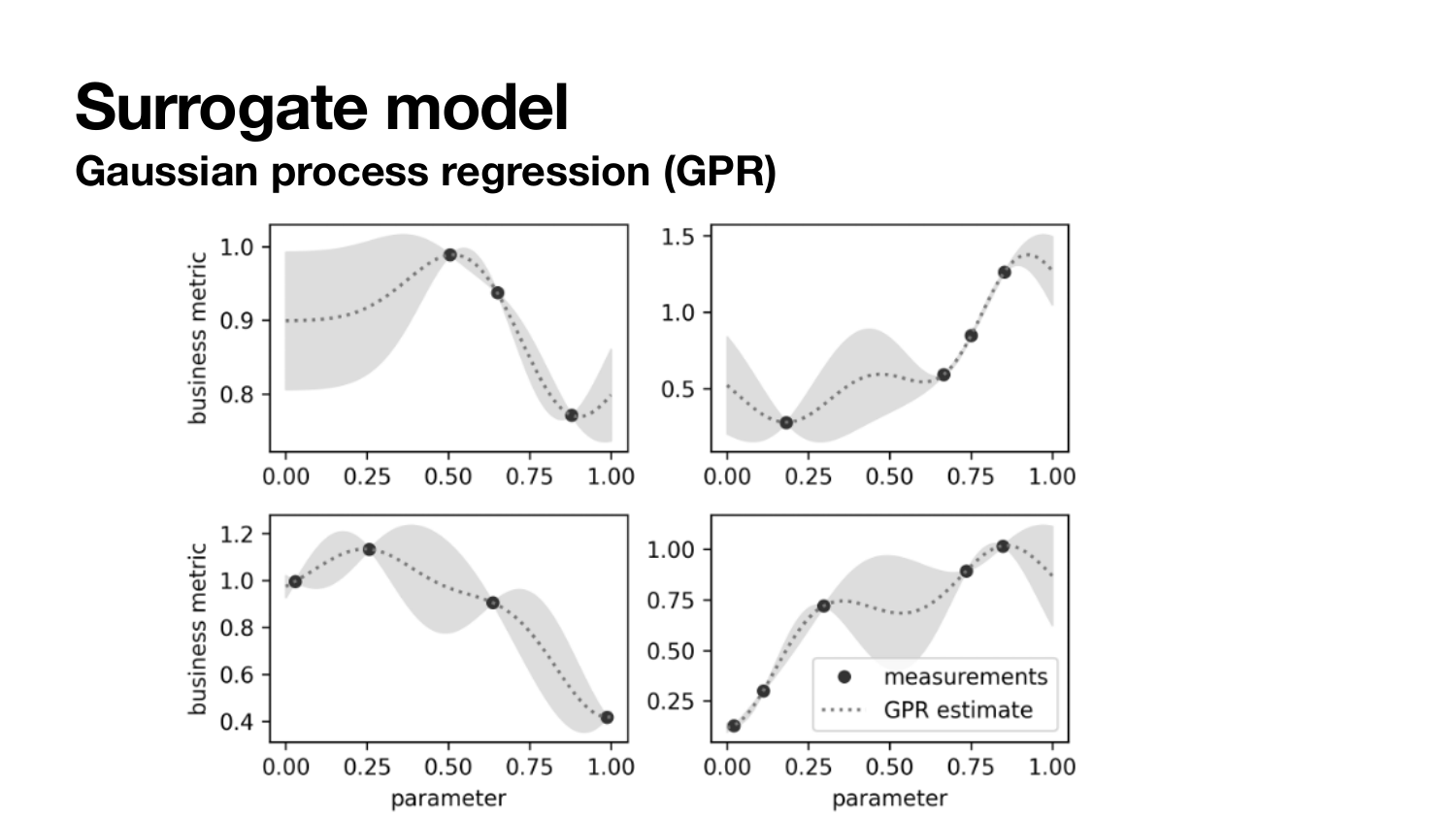### **Optimization Acquisition function**

- Make use of surrogate's uncertainty estimates
- Optimize over some function of BM estimates **and** uncertainty
	- called *acquisition function*
- Optimization chooses next parameter value to measure
- Exploitation: measure where BM is high to get BM
- Exploration: measure where uncertainty is high to improve (next) surrogate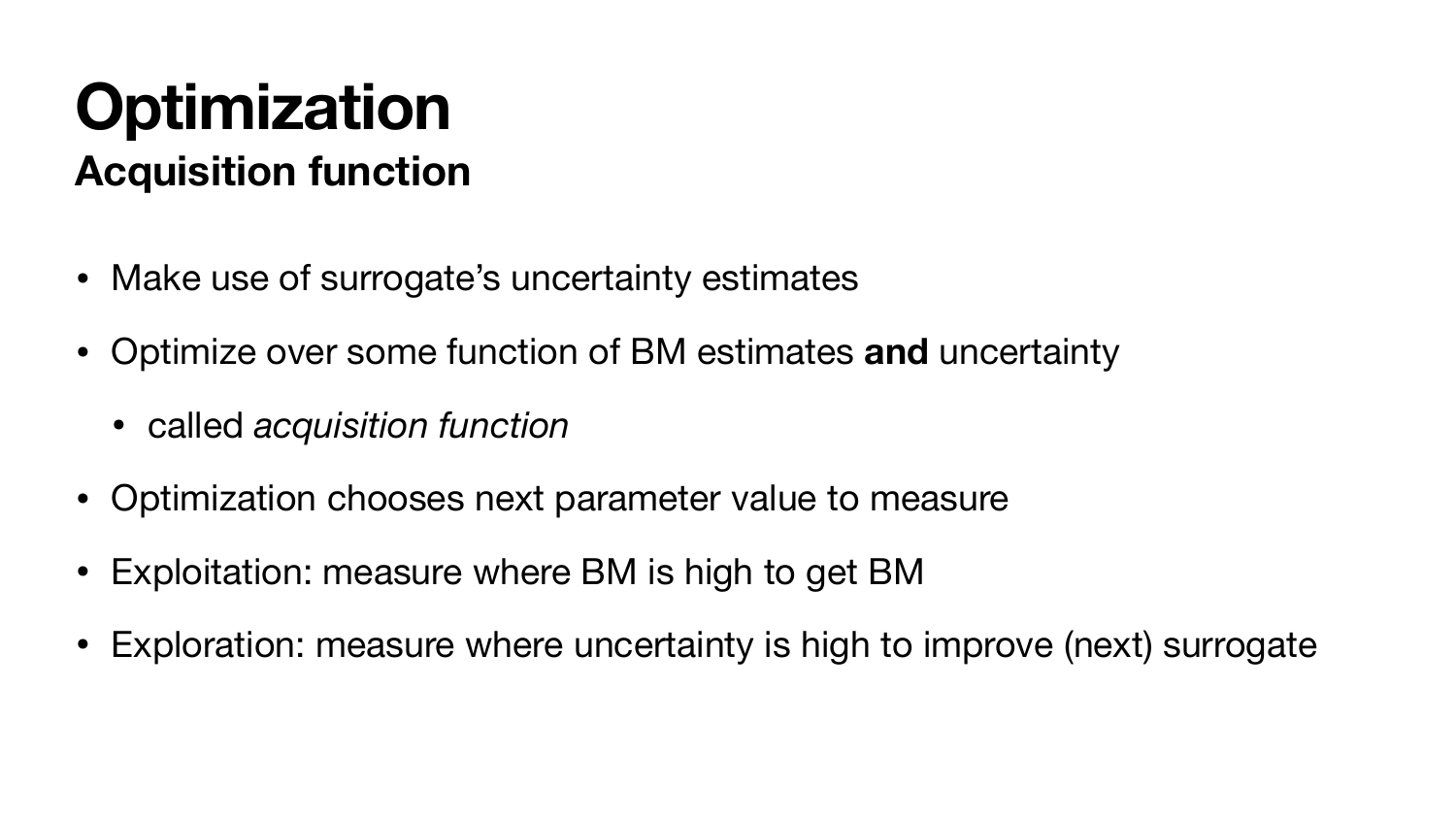- BM estimate is gray, dotted line
- Black line is BM + uncertainty
- Black line is acquisition function



#### **Optimization Acquisition function**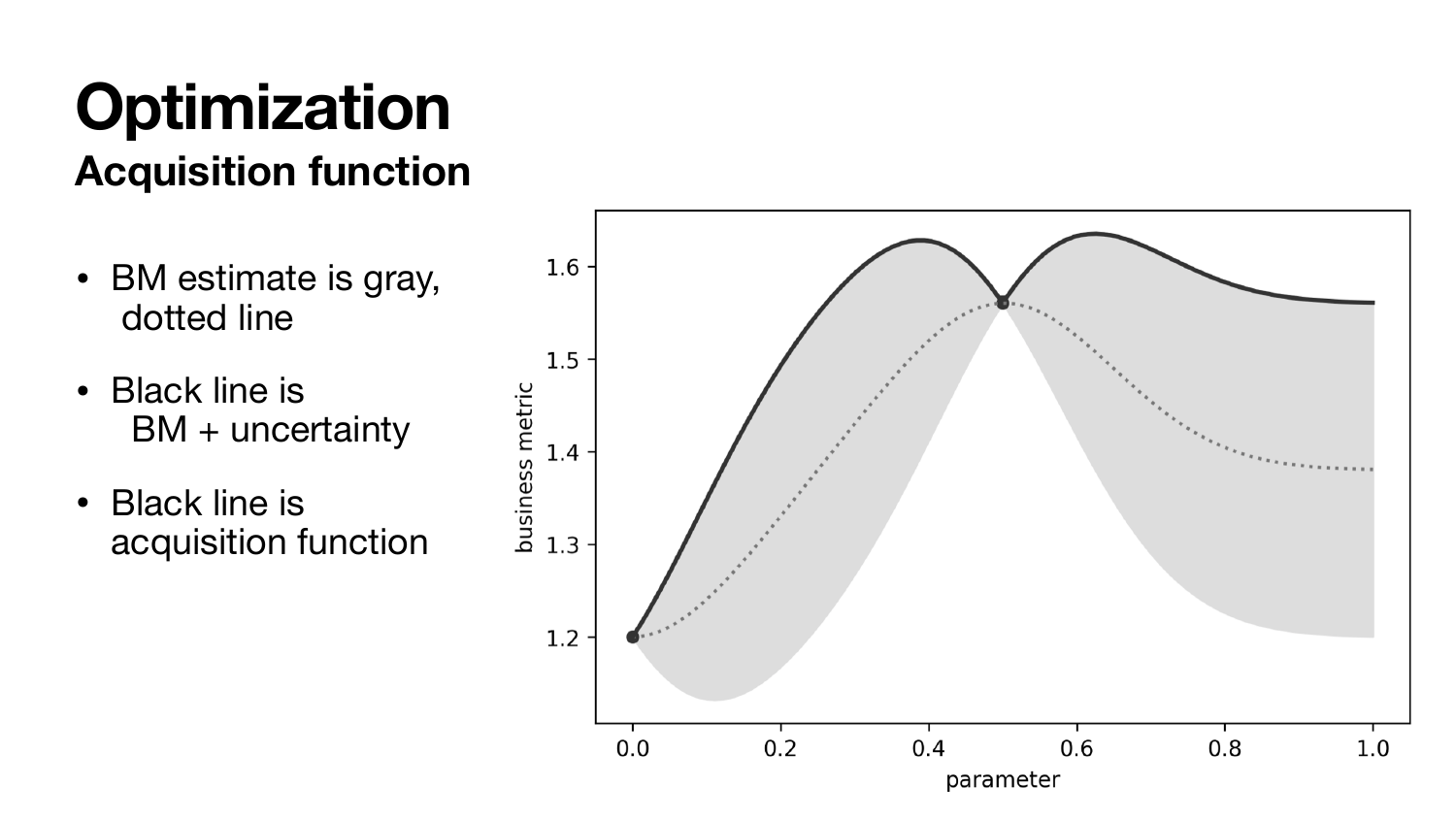- Acquisition functions are heuristics; no one is "optimal"
- Examples:
	- Upper confidence bound: previous slide, BM + uncertainty
	- Expected improvement: looks for parameter with most grey above the best measurement so far
	- Thompson sampling: looks for **best BM estimate** from a single function randomly drawn from the grey area (that still fits the data)

## **Optimization Acquisition function**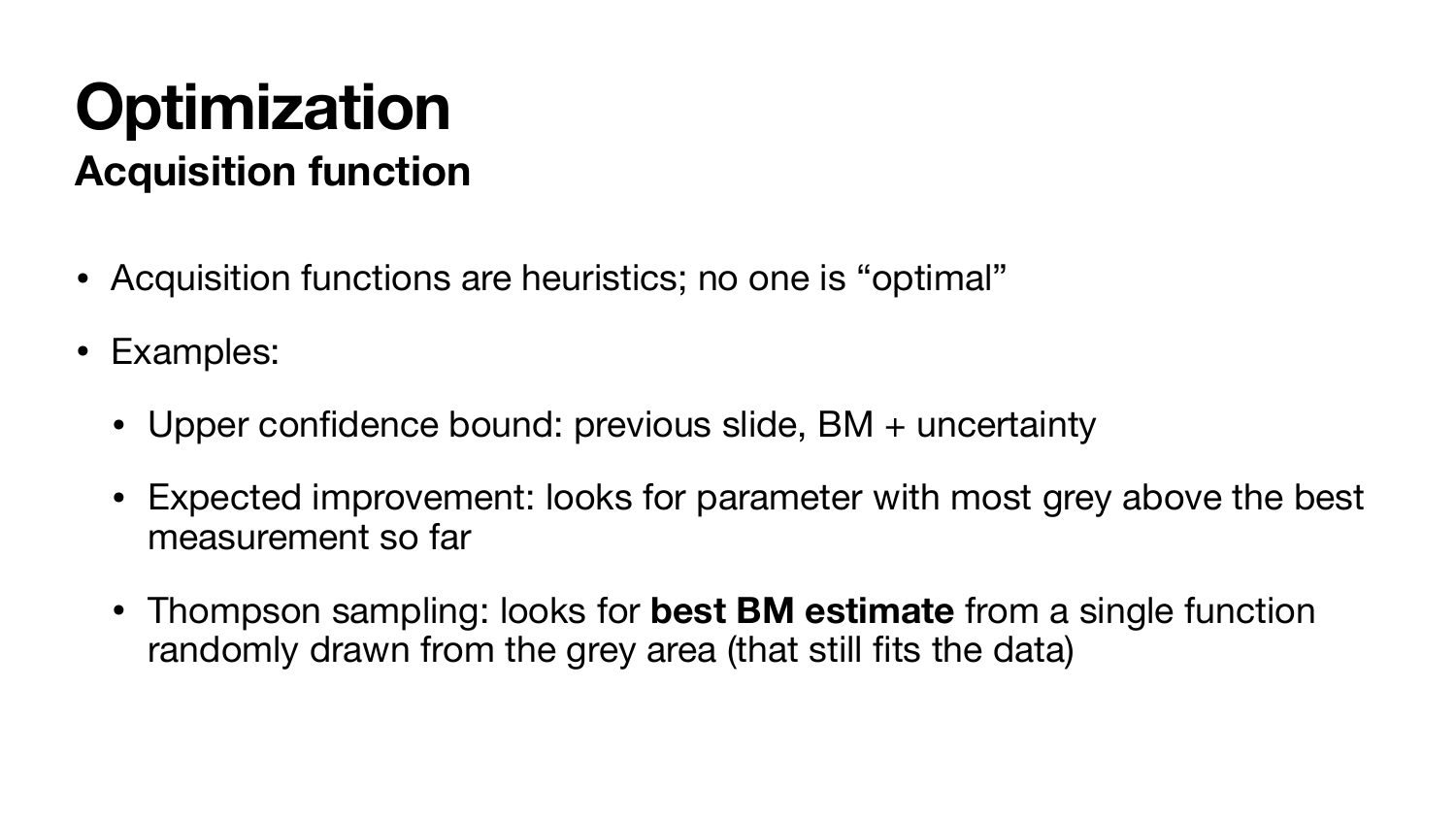### **Optimization Numerical optimization methods**

- Grid search, for 1-2 parameters
- Random search, for 2-3 parameters
- CMA-ES (or NES) for 3+ parameters
	- CMA-ES is a SOTA "black box optimizer" (BBO)
- BBO: only requires function evaluations, not derivatives
- Bayesian optimization is also a BBO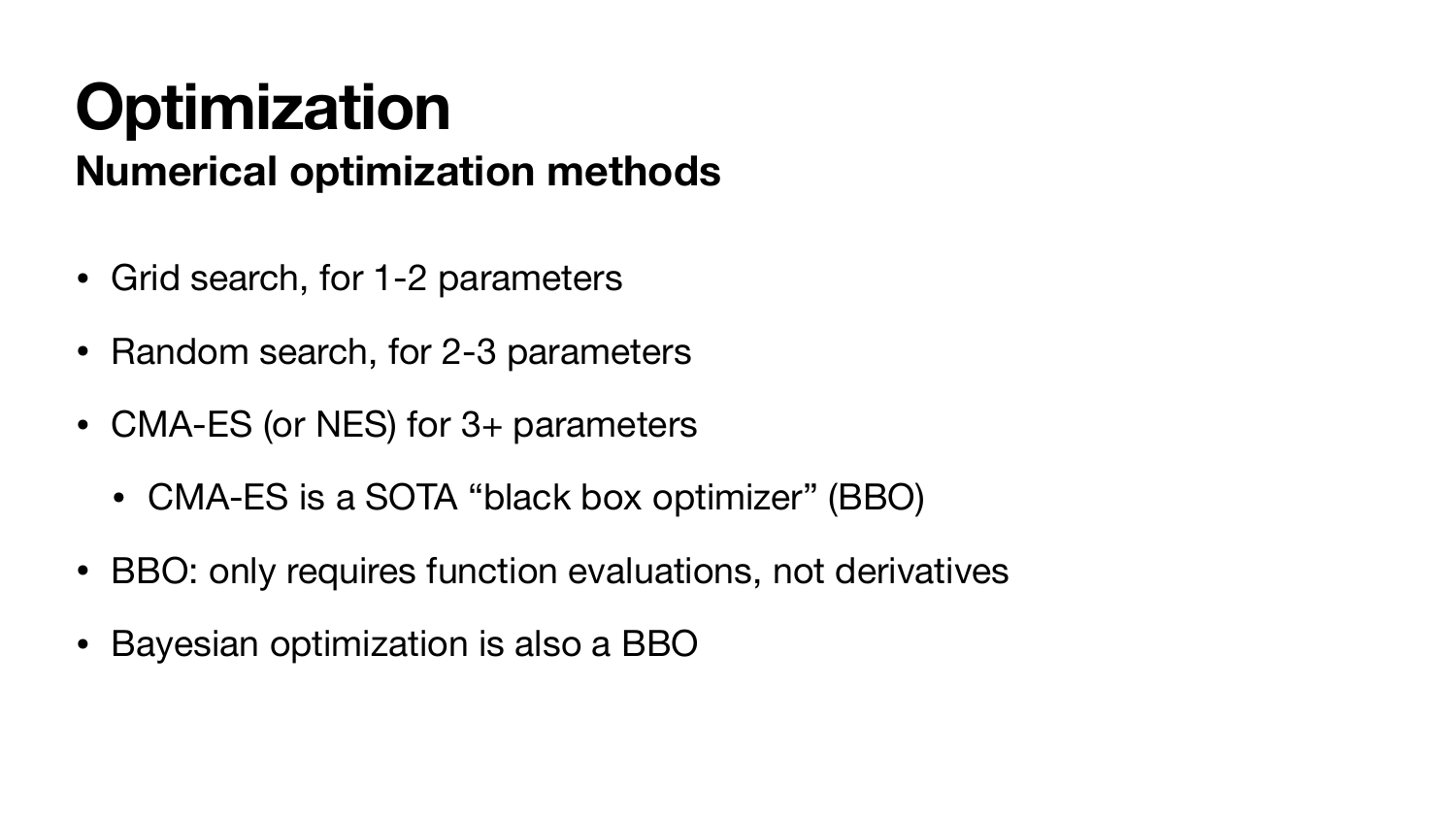#### + Pursue BM Exploration/exploitation

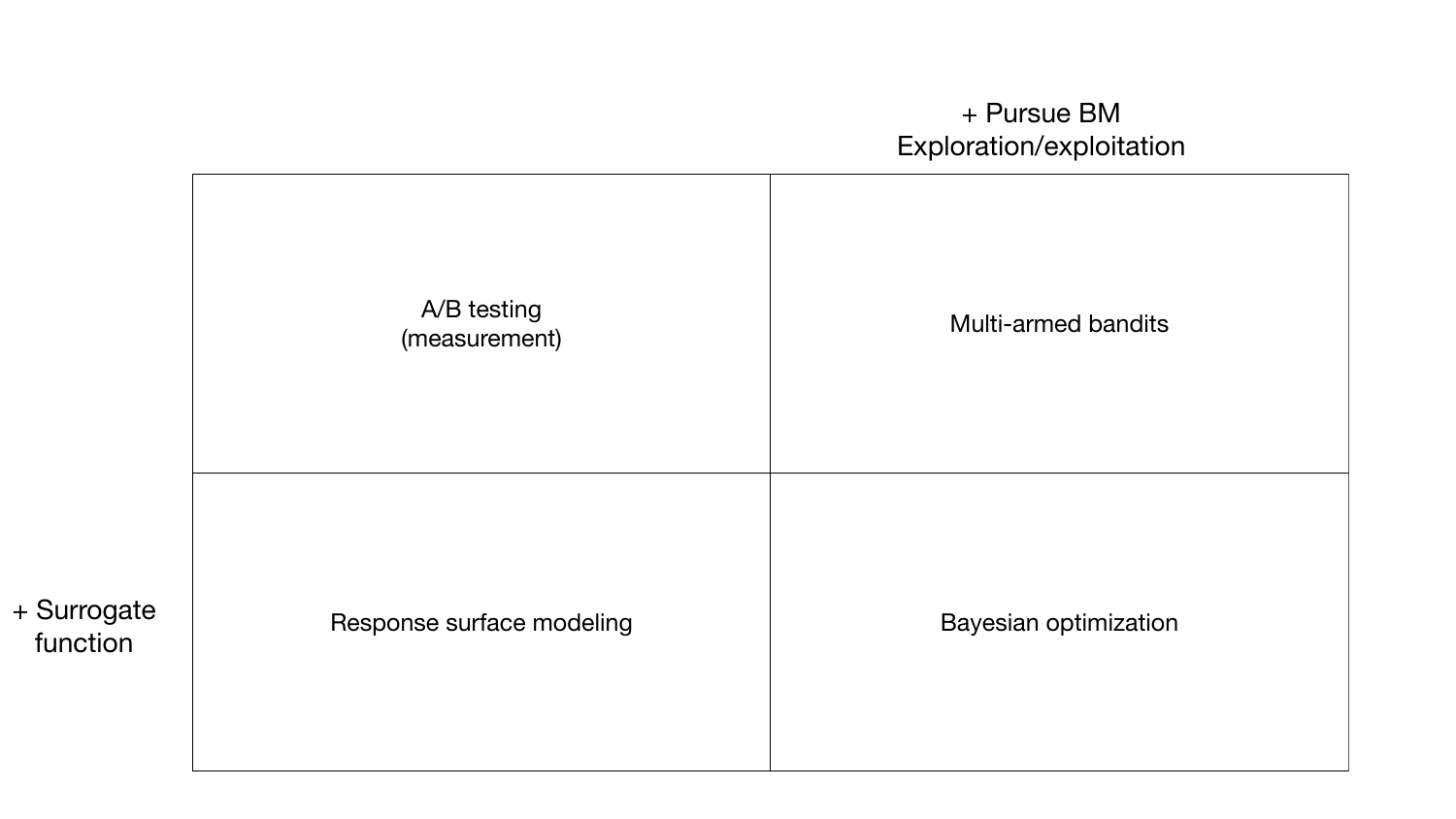- Has been extended to categorical and discrete parameters
- Active research to extend beyond 20 parameters
- More complex code and math than previous methods
	- SigOpt high quality software, just made free by Intel
	- Ax also high quality, open sourced by Facebook

### **Miscellany Bayesian optimization**